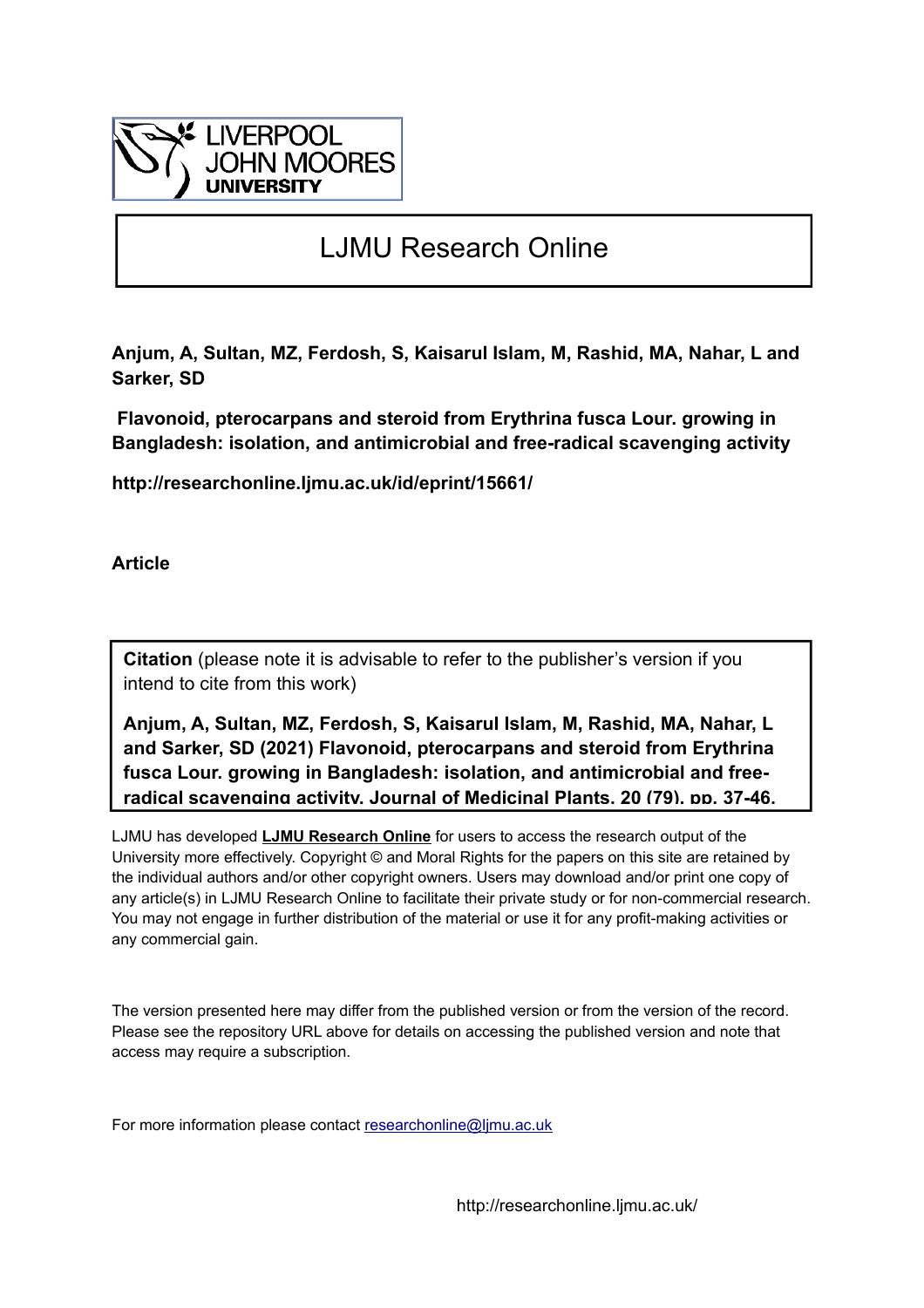

**Research Article**

# **Flavonoid, pterocarpans and steroid from** *Erythrina fusca* **Lour. growing in Bangladesh: isolation, and antimicrobial and free-radical scavenging activity**

**Adeeba Anjum1,2, Md. Zakir Sultan<sup>3</sup> , Sahena Ferdosh<sup>4</sup> , Mohammad Kaisarul Islam1,5 , Mohammad A. Rashid<sup>1</sup> , Lutfun Nahar<sup>6</sup> , Satyajit Dey Sarker7,**\*

*<sup>1</sup>Department of Pharmaceutical Chemistry, Faculty of Pharmacy, University of Dhaka, Dhaka-1000, Bangladesh*

*<sup>2</sup> Department of Pharmacy, University of Rajshahi, Rajshahi-6205, Rajshahi, Bangladesh*

*<sup>3</sup>Centre for Advanced Research in Sciences, University of Dhaka, Dhaka-1000, Bangladesh*

*<sup>4</sup> Faculty of Science, International Islamic University Malaysia (IIUM), Kuantan, Pahang, Malaysia*

*<sup>5</sup> Department of Medicine, Faculty of Medicine and Health Sciences, University Putra Malaysia, 43400 UPM, Serdang, Selangor, Malaysia*

*<sup>6</sup> Laboratory of Growth Regulators, Institute of Experimental Botany ASCR & Palacký University, Šlechtitelů 27, 78371 Olomouc, Czech Republic*

*<sup>7</sup> Centre for Natural Products Discovery, School of Pharmacy and Biomolecular Sciences, Liverpool John Moores University, James Parsons Building, Byrom Street, Liverpool L3 3AF, United Kingdom*

| <b>ARTICLE INFO</b>                                                                                                              | <b>ABSTRACT</b>                                                                                                                                                                                                                                                                                                                                                                                                                                                                                                                                                                                                                                                                                                                                                                                                                                                                                                                                                                                                                                                                                                                                                                                                                                                                                                                                                                                                                                                                                                                                                                                                                                                                                                                                                                                                                                                                                                                                                                                        |
|----------------------------------------------------------------------------------------------------------------------------------|--------------------------------------------------------------------------------------------------------------------------------------------------------------------------------------------------------------------------------------------------------------------------------------------------------------------------------------------------------------------------------------------------------------------------------------------------------------------------------------------------------------------------------------------------------------------------------------------------------------------------------------------------------------------------------------------------------------------------------------------------------------------------------------------------------------------------------------------------------------------------------------------------------------------------------------------------------------------------------------------------------------------------------------------------------------------------------------------------------------------------------------------------------------------------------------------------------------------------------------------------------------------------------------------------------------------------------------------------------------------------------------------------------------------------------------------------------------------------------------------------------------------------------------------------------------------------------------------------------------------------------------------------------------------------------------------------------------------------------------------------------------------------------------------------------------------------------------------------------------------------------------------------------------------------------------------------------------------------------------------------------|
| Keywords:<br>Erythrina fusca<br>Flavonoids<br>Pterocarpans<br>Sterol<br>Antimicrobial activity<br>DPPH assay<br><b>BSL</b> assay | Background: Erythrina fusca Lour. (fam. Fabaceae) is a flowering tree, found extensively<br>in tropical and subtropical Asian countries, and is known for its use in traditional medicine<br>for the treatment of various human ailments, for example, fever, liver complications,<br>infections, and headaches. Objective: To carry out phytochemical study, and antimicrobial<br>and free-radical scavenging activity evaluation of E. fusca. Methods: Ground stem bark of<br>this plant was extracted by maceration with methanol, partitioned with various organic<br>solvents, and compounds were isolated by chromatographic means. Structures of isolated<br>compounds were confirmed by spectroscopic analyses. The antibacterial activity was<br>assessed by the disc diffusion method, and the free-radical scavenging activity was<br>determined by DPPH assay. Results: The carbon tetrachloride soluble fraction of the<br>methanol extract of E. fusca afforded shinpterocarpin $(1)$ , lupinifolin $(2)$ , 3,9-dihydroxy-4-<br>$(3,3$ -dimethylallyl) [6aR,11aR]-pterocarpan (3) and $\beta$ -sitosterol (4). Compounds 1-3 showed<br>considerable antimicrobial activity against five Gram-positive and eight Gram-negative<br>bacterial and three fungal strains tested in this study. Compound 1 exhibited the highest zone<br>of inhibition of 19.4 mm against <i>Bacillus subtilis</i> . Additionally, compounds showed free-<br>radical scavenging effects in DPPH assay with the $IC_{50}$ values of 8.8, 7.7 and 7.9 µg/mL for<br>compound 1, 2 and 3, respectively. However, they displayed some general toxicity in BSL<br>assay. Conclusion: The isolation of bioactive compounds 1-3 supports some traditional<br>medicinal uses of this plant. However, general toxicities found in the BSL assay might raise<br>concerns regarding its safety, while offering a new avenue of future investigation on<br>cytotoxicity of these compounds against human cancer cell lines. |

*Abbreviations:* DPPH, 1,1-diphenyl-2-picrylhydrazyl; NMR, Nuclear Magnetic Resonance; BSL, Brine Shrimp Lethality; PTLC, Preparative Thin Layer Chromatography; CC, Column Chromatography \* Corresponding author: S.Sarker@ljmu.ac.uk

doi: 10.52547/jmp.20.79.37

Received 29 May 2021; Received in revised form 10 July 2021; Accepted 11 July 2021

<sup>© 2020.</sup> Open access. This article is distributed under the terms of the Creative Commons Attribution-NonCommercial 4.0 International License (https://creativecommons.org/licenses/by-nc/4.0/)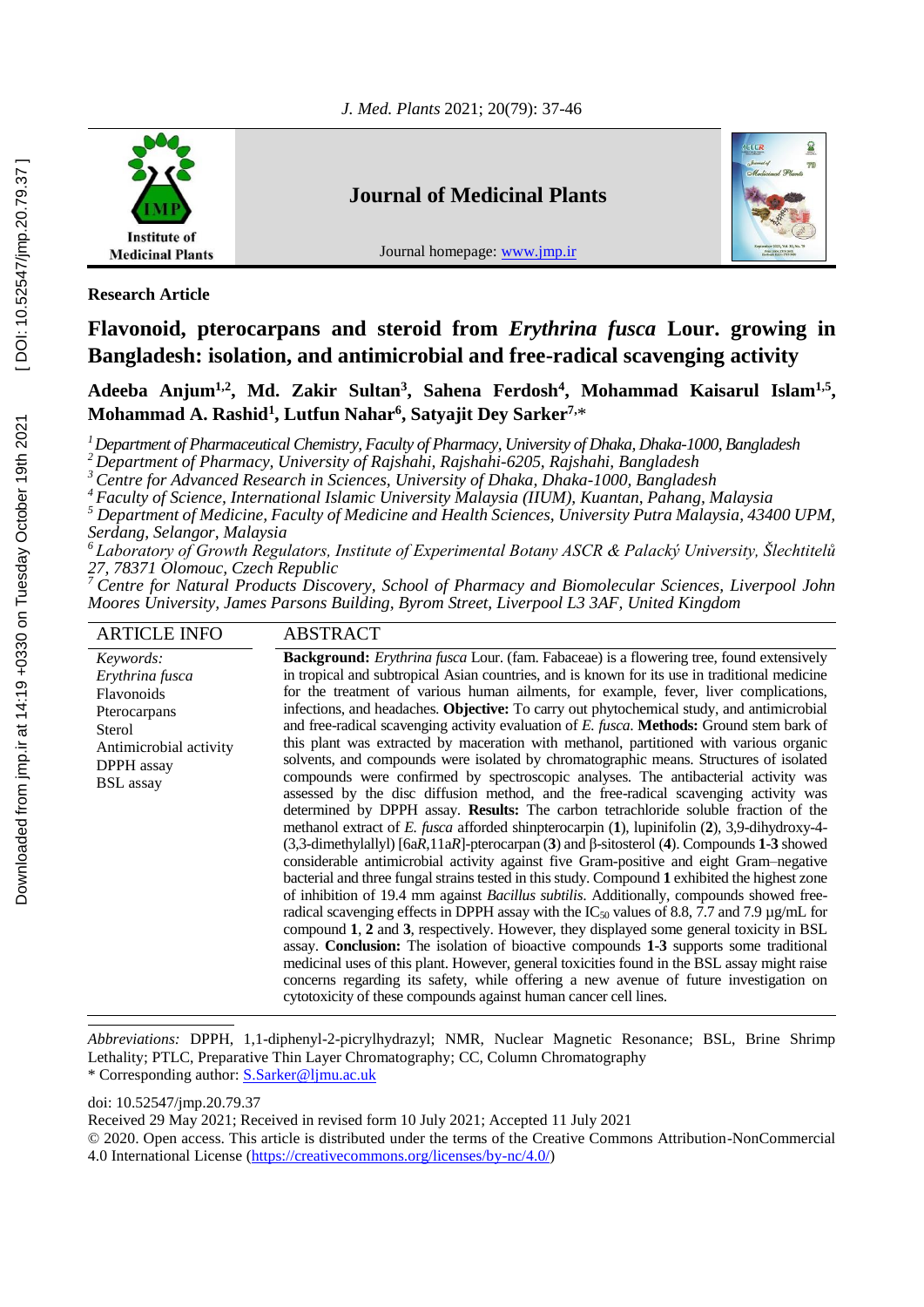### **1. Introduction**

*Erythrina fusca* Lour (synonyms: *E. atrosanguinea* Ridl., *E. glauca* Willd., *E. ovalifolia* Roxb.; common name: Pannya mandar, Harikakra, Kanta madar; English: Coral bean and purple coral bean) (family: Fabaceae) is a perennial, and medium to large flowering tree with spreading spines (*i.e.*, 1-2 cm long, 10- 15 m tall) [1-3]. This medicinal plant grows on the coasts and along rivers in tropical Asia (India, Sri Lanka, Myanmar, Indonesia), Australia, the Mascarene Islands, Madagascar, Africa and southern America. It also grows abundantly in Bangladesh.

In Thai traditional medicine, leaves, root and bark of *E. fusca* are used for its antipyretic potentials [3]. An infusion of the bark is used in the treatment of liver ailments and to induce sleep [4]. Decoctioned extract of the *E. fusca* bark is used in treating intermittent fevers like malaria [5]. The scraped inner bark is applied as a poultice on fresh wounds to prevent infections, and the stem and root bark mixture is used to heal violent and tenacious headaches. Bark and/or root decoctions are used in the treatment of beriberi [1-5]. The root is antirheumatic, sudorific and, in large doses, purgative. The bruised leaves are used for cleansing putrid ulcers, they are applied locally to treat the toothache, and the flowers have antitussive property. Decoctioned extract is used to soothe coughs.

Previous bioactivity studies on *E. fusca* revealed its antibacterial and antimalarial property [2], anti-estrogenic and estrogenic activity [1] and its potential in the treatment of ischemic-reperfusion injury [6]. Antiherpetic activity of the aerial parts of this plant was also reported [7].

A preliminary phytochemical screening of the aerial parts of *E. fusca* identified the presence of alkaloids, flavonoids, triterpenes, steroids, saponins, lactones, coumarins, reducing sugars, carotenoids, amines and cardiac glycosides [7]. Erythratidine was the first alkaloid (and first isolated secondary metabolite) isolated from *E. fusca* [8]. Later, several other compounds including erythrasinate [9] and other alkaloids [10], pterocarpans [11-13] and prenylated flavonoids [12, 14] were isolated from this species. The structure of the alkaloid epierythratidine was reassigned later, and further alkaloids were reported [15].

As a part of continuous explorations of bioactive phytoconstituents from the available medicinal plants of Bangladesh [16, 17], this study was designed to explore the phytochemical components from the stem bark of *E. fusca*, growing in Bangladesh, and evaluate the antimicrobial and free-radical scavenging properties as well as brine shrimp toxicity of the isolated compounds.

# **2. Materials and Methods**

# *2.1. Plant materials*

The stem bark of *E. fusca* was collected from Nandail, Mymensingh District, Bangladesh in September 2011 and identified by the Bangladesh National Herbarium, and a voucher specimen has been deposited there with the accession No. DACB-35902. The stem bark was sun-dried and cut into small pieces followed by pulverization.

# *2.2. Extraction, fractionation and isolation*

The powdered material of *E. fusca* (800 g) was soaked in 2.25 L of methanol in a clean air-tight flat-bottom flask for five days at room

Journal of Medicinal Plants 38 September 2021, Vol. 20, No. 79: 37-46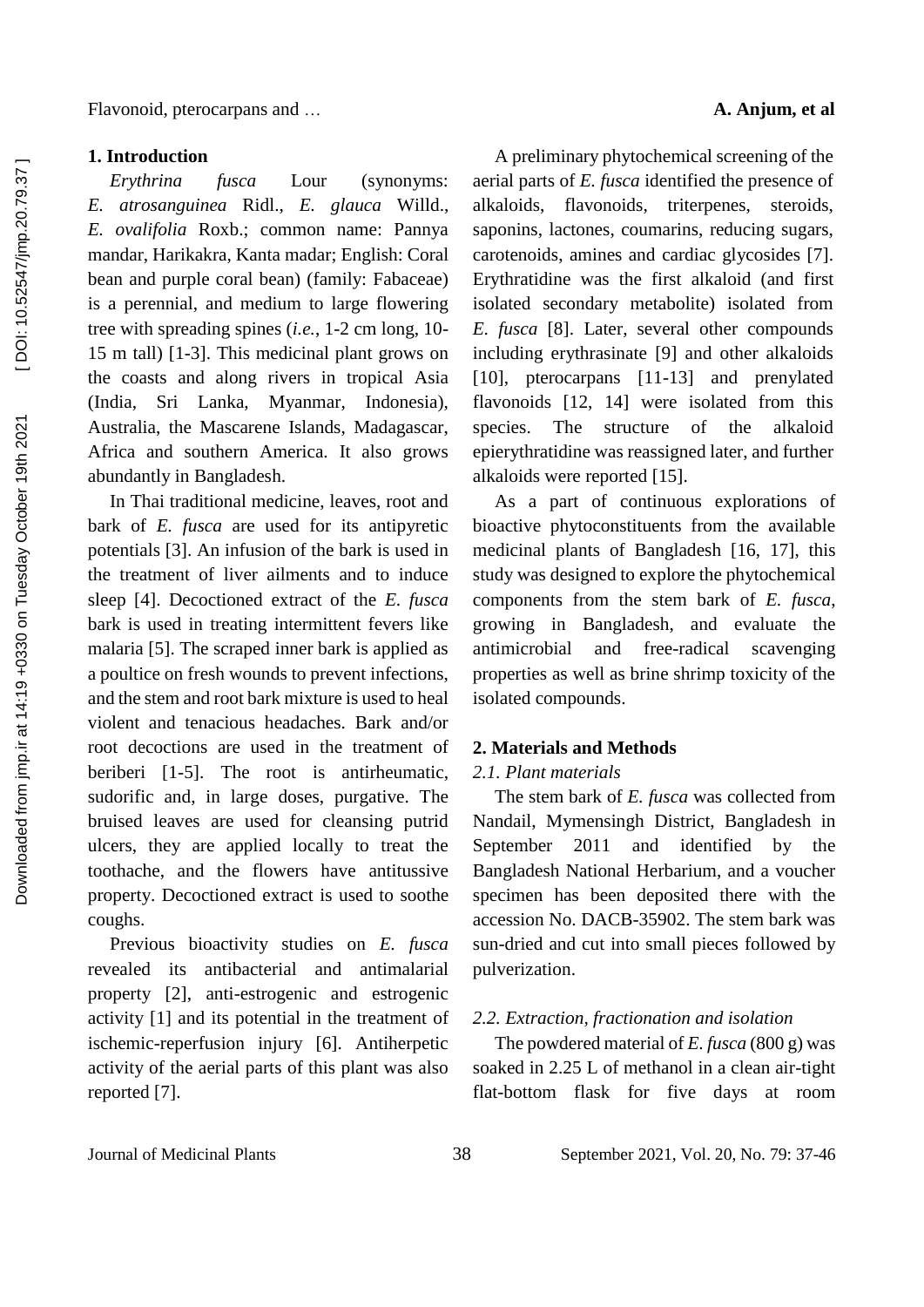temperature with intermittent shaking. The methanolic extract was filtered initially through a fresh cotton-bed followed by Whatman No. 1 filter paper and subsequently concentrated by utilizing a rotary evaporator at reduced pressure and warm temperature  $(< 45 \degree C)$ .

The crude methanolic extract (30 g) of *E. fusca* was subjected to fractionation through solvent-solvent partitioning process by using the modified Kupchan procedure [18] to obtain *n*-hexane (HxF, 8.25 g), carbon tetrachloride (CTF,  $2.5 \text{ g}$ ), chloroform (CLF,  $2 \text{ g}$ ) and aqueous (AqF, 13.1 g) soluble fractions. An aliquot of the CTF was subjected to further chromatographic separation with silica gel (70-230 mm, E-Merck, Germany)-packed column. The fraction was eluted initially with petroleum ether followed by petroleum ether/ethyl acetate and ethyl acetate/methanol gradients to obtain 250 subfractions (20 mL each). Afterwards, based on TLC profiles, the sub-fractions were bulked together to achieve concentrated products. Solvent evaporation from sub-fractions 90-97 afforded a yellowish mass, and further preparative TLC (mobile phase: toluene/ethyl acetate 9.7/0.3) yielded the compounds **1** (6.12 mg) and **2** (8.20 mg). The combined subfractions 117-127 were also purified through PTLC and gave compounds **3** (4.5 mg) and **4** (6.87 mg) using the mobile phases toluene/ethyl acetate 9/1 and 8.5 / 1.5, respectively. Both TLC and preparative TLC were run on pre-coated silica gel plates (60 mm,  $F_{254}$  aluminum sheets, E-Merck, Germany). The plates were examined under the UV cabinet (at 365 and 254 nm) and vanillin/sulfuric acid reagent (1:100) was sprayed for proper visualization [19].

# *2.3. NMR analyses and characterization of compounds*

<sup>1</sup>H-NMR spectra were recorded on a Bruker 500 MHz spectrometers, and the chemical shifts were reported with respect to the residual nondeuterated solvent signal. The structures of all compounds (**1**-**4**) were elucidated by the analysis of their <sup>1</sup>H NMR data and by direct comparison of these data with the respective published data.

# *2.4. Bioassays*

The brine shrimp lethality [20, 21], antimicrobial [22] and free-radical scavenging activities [23] of the isolated compounds were determined by the established methods. Griseofulvin and Kanamycin were used as the positive controls for antifungal and antibacterial assays, respectively. Ascorbic acid was used as the positive control for DPPH free-radical scavenging assay during the measurement of antioxidant potential of the reported isolated compounds. On the other hand, vincristine sulphate was used as a reference drug for brine shrimp lethality bioassay.

# **3. Results**

# *3.1. Extraction, isolation and characterization*

Four compounds including two pterocarpans shinpterocarpin (**1**) and 3,9-dihydroxy-4-(3,3 dimethylallyl) [6a*R*,11a*R*]-pterocarpan (**3**), a flavonoid lupinifolin (**2**) and a plant sterol βsitosterol (**4**) (Fig. 1) were isolated from the CTF soluble fraction of the methanolic extract of the stem bark of *E. fusca* using the column chromatography and preparative thin layer chromatography (PTLC) techniques. The structures of the isolated compounds were elucidated by  ${}^{1}$ H-NMR spectral data analysis (shown below) and comparison with published data.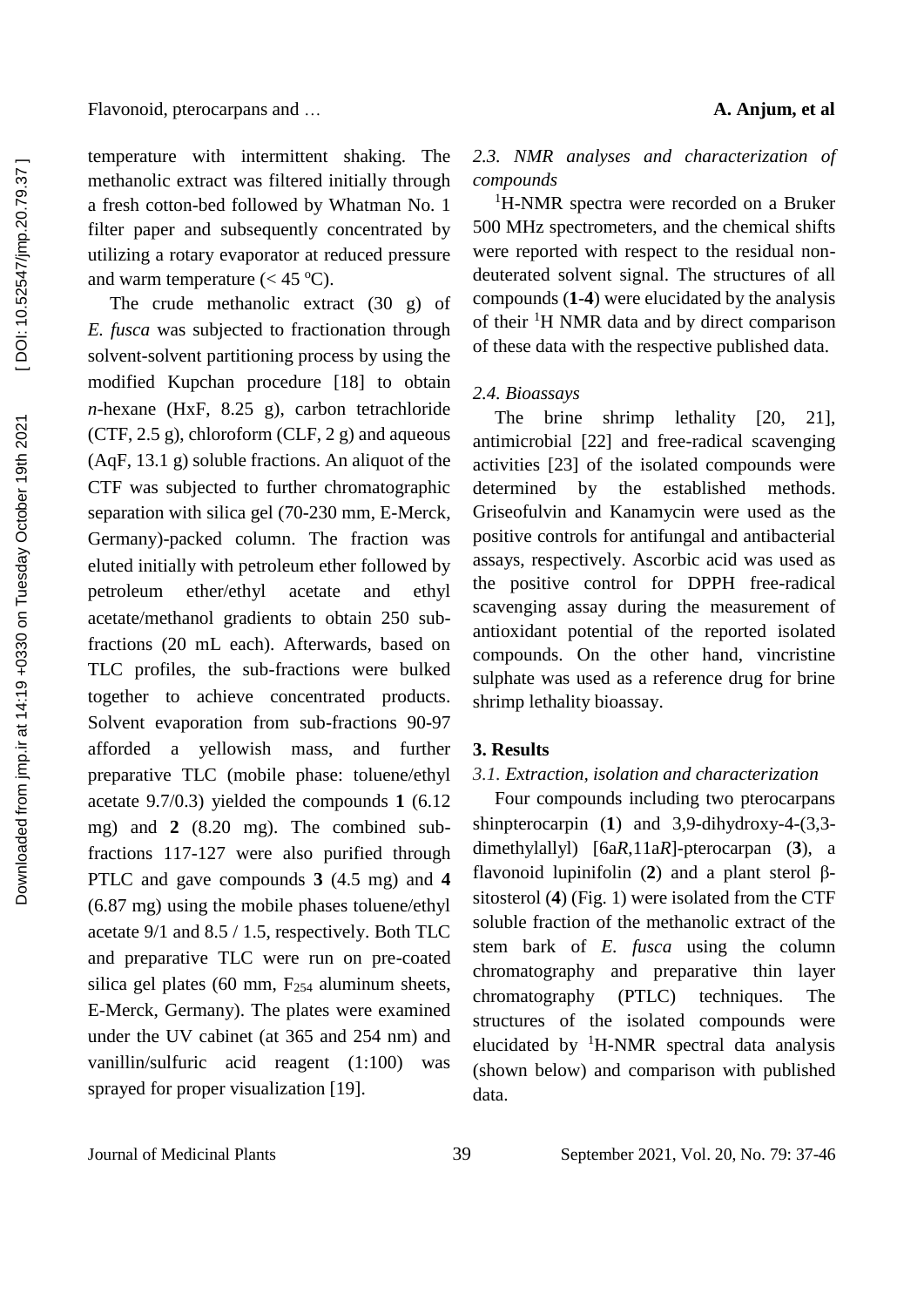

**Fig. 1.** Structures of the isolated compounds, shinpterocarpin (**1**), lupinifolin (**2**), 3,9-dihydroxy-4-(3,3-dimethylallyl) [6a*R*,11a*R*]-pterocarpan (**3**) and *β*-sitosterol (**4**)

Shinpterocarpin (**1**): Oily transparent liquid; <sup>1</sup>H-NMR (500 MHz, CDCl3): δ 7.43 (1H, d, *J =* 8.0 Hz, H-1), 6.97 (1H, d, *J =* 8.0 Hz, H-7), 6.57  $(1H, dd, J = 8.0, 2.0 Hz, H-8), 6.44 (1H, d, J = 1)$ 2.0 Hz, H-10), 6.52 (1H, d, *J* = 10.0 Hz, H-4'), 6.36 (1H, d,  $J = 8.0$  Hz, H-2), 5.60 (1H, d,  $J =$ 10.0 Hz, H-3'), 5.52 (1H, d, *J =* 11.0, 2.5 Hz, H-11a), 4.81 (1H, br s, OH), 4.25 (1H, ddd, *J =* 11.0, 5.0, 2.5 Hz, H-6 $\alpha$ ), 3.63 (1H, dt,  $J = 2.5$ , 11.0 Hz, H-6β), 3.50 (1H, m, H-6a), 1.45 (3H, s, 6'-CH3) and 1.41 (3H, s, 5'- CH3) [24].

Lupinifolin  $(2)$ : Yellow needles; <sup>1</sup>H-NMR (500 MHz, CDCl3): δ 12.25 (1H, s, OH-5), 7.33  $(2H, d, J = 8.5 Hz, H-2', H-6'), 6.87 (2H, d, J =$ 8.5 Hz, H-3', H-5'), 6.63 (1H, d, *J =* 9.5 Hz, H-4''), 5.50 (1H, d, *J =* 9.5 Hz, H-3''), 5.34 (1H, dd, *J =* 12.5, 3.0 Hz, H-2), 5.15 (1H, t, *J =* 7.0 Hz, H-2'''), 3.22 (2H, d, *J =* 7.0 Hz, H-1'''), 3.04 (1H, dd,  $J = 17.1$ , 12.5 Hz, H-3α), 2.80 (1H, dd,  $J =$ 17.1, 3.0 Hz, H-3β), 1.66 (3H, s, CH3-4'''), 1.57 (3H, s, CH3-5'''), 1.46 (3H, s, CH3-6''), 1.44 (3H, s, CH3-5''), [12, 25, 26].

3,9-Dihydroxy-4-(3,3-dimethylallyl) [6a*R*, 11a*R*]-pterocarpan (3): Amorphous powder; <sup>1</sup>H-NMR (500 MHz, CDCl3): δ 7.42 (1H, d, *J =* 8.5 Hz, H-1), 6.97 (1H, d, *J =* 8.0 Hz, H-7), 6.57 (1H, m, *J =* 8.0, 2.0 Hz, H-8), 6.43 (1H, d, *J =* 2.0 Hz, H-10), 6.39 (1H, d, *J =* 8.5 Hz, H-2), 5.47 (1H, t like, *J* = 11.5 Hz, H-11a), 5.29 (1H, s, OH-3/9), 5.27 (1H, d, *J* = 8.0 Hz, H-2'), 4.80 (1H, s, OH-9/3), 4.25 (1H, dt, *J* = 5.0, 11.5 Hz, H-6α), 3.65 (1H, dt, *J* = 5.0, 11.5 Hz, H-6β), 3.53 (1H, m, H-6a), 3.36 (2H, m, H-1'), 1.81 (3H, s, CH3-4'), 1.75 (3H, s, CH3-5' [27].

# *3.2. Brine Shrimp Lethality assay*

In the Brine Shrimp Lethality assay, Compound 2 showed LC<sub>50</sub> and LC<sub>90</sub> values of 3.17 and 62.95 µg/mL, respectively. Compounds 1 and 3 exhibited LC<sub>50</sub> values of 4.70 and 4.81  $\mu$ g/mL, respectively, and LC<sub>90</sub> values of 129.12 and 86.90 µg/mL, respectively. The positive control, vincristine sulphate, had the  $LC_{50}$  and LC<sub>90</sub> values of  $0.45$  and  $10.00 \mu$ g/mL, respectively.

Journal of Medicinal Plants 40 September 2021, Vol. 20, No. 79: 37-46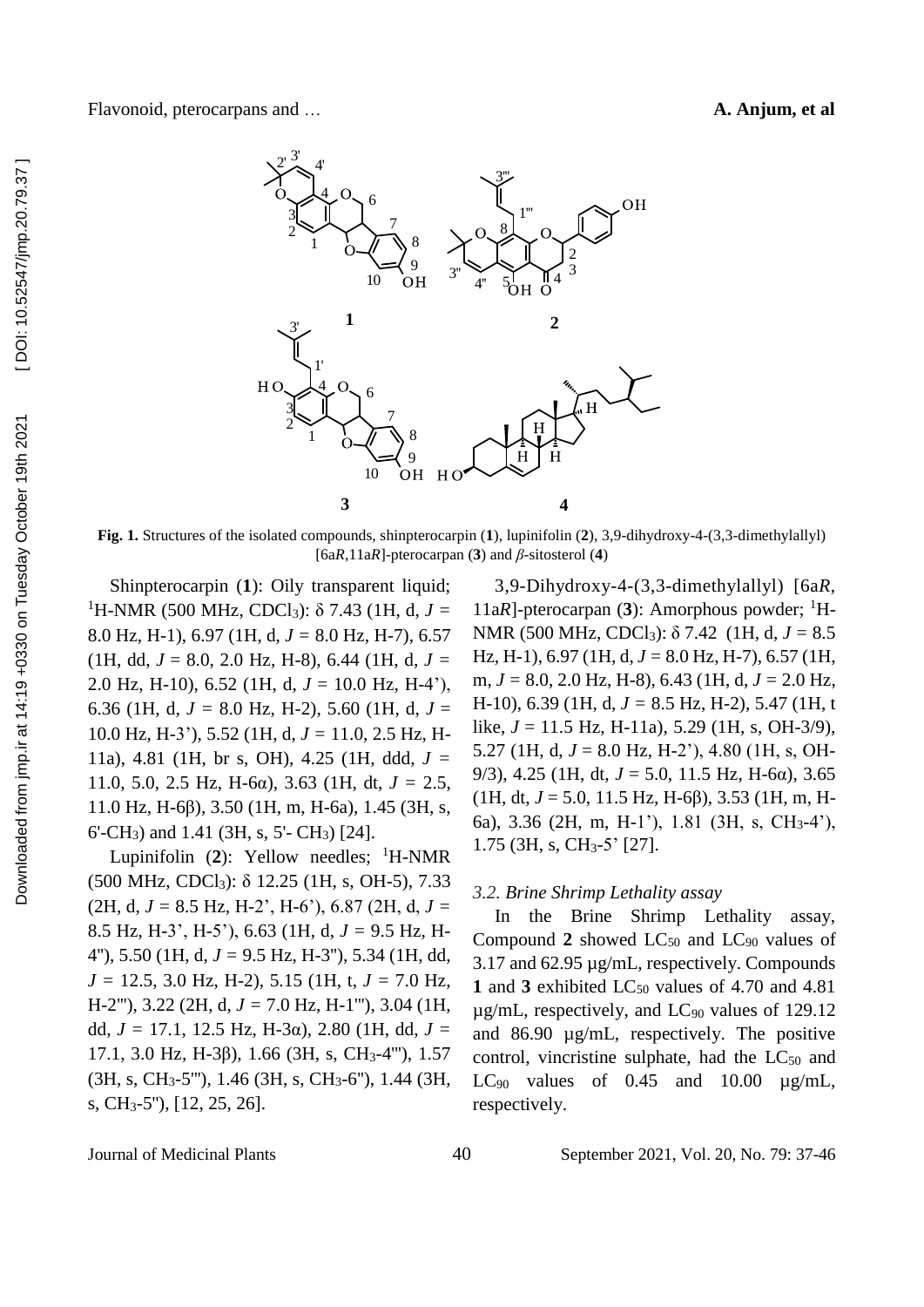Flavonoid, pterocarpans and … **A. Anjum, et al**

### *3.3. Antimicrobial assay*

Compounds **1**-**3**, at a concentration of 50 µg/disc, when subjected to antibacterial screening on traditional agar disc diffusion method, showed antimicrobial potentials with the zones of inhibition ranging from 14.4 to 19.4 mm against several Gram-positive and Gramnegative bacterial strains (Table 1). The largest zone of inhibition (19.4 mm) was observed for compound **1** against the Gram-positive bacterial strain of *Bacillus subtilis*. All tested compounds gave the zones of inhibition ranging from 11.9 to 15.1 mm in the case of antifungal test (Table 1), indicating comparable antifungal efficacy in

contrast to the standard antifungal drug, griseofulvin (18-20 mm).

# *3.4. DPPH assay*

All three compounds (**1-3**) exhibited moderate to high free-radical scavenging activity in the DPPH assay  $[23]$ . The  $IC_{50}$  (inhibitory concentration 50 %) values of compounds **1**-**3** were found as 8.8, 7.7 and 7.9 µg/mL, whereas the positive controls, *t*-butyl-1-hydroxytoluene and ascorbic acid, gave the  $IC_{50}$  values of 24.35 and 5.80 µg/mL, respectively. The assay showed that compounds **1**-**3** could be similarly effective in scavenging free-radicals as the positive control ascorbic acid.

|                          | Diameter of zone of inhibition (mm)    |                                        |                                 |                                          |  |
|--------------------------|----------------------------------------|----------------------------------------|---------------------------------|------------------------------------------|--|
| <b>Tested bacteria</b>   | <b>Compound 1</b><br>$(50 \mu g/disc)$ | <b>Compound 2</b><br>$(50 \mu g/disc)$ | Compound 3 (50<br>$\mu$ g/disc) | Kanamycin (30<br>$\mu$ g/disc)           |  |
|                          |                                        | Gram-positive bacteria                 |                                 |                                          |  |
| Bacillus cereus          | $17.8 \pm 0.66$                        | $16.9 \pm 1.10$                        | $19.0 \pm 0.31$                 | 35                                       |  |
| Bacillus megaterium      | $18.5 \pm 0.87$                        | $19.1 \pm 0.60$                        | $15.6 \pm 0.57$                 | 35                                       |  |
| <b>Bacillus</b> subtilis | $19.4 \pm 0.31$                        | $18.8 \pm 0.35$                        | $14.9 \pm 0.17$                 | 36                                       |  |
| Staphylococcus aureus    | $17.6 \pm 0.27$                        | $18.1 \pm 0.40$                        | $16.0 \pm 0.42$                 | 32                                       |  |
| Sarcina lutea            | $16.9 \pm 0.68$                        | $16.7 \pm 0.60$                        | $17.6 \pm 0.42$                 | 27                                       |  |
|                          |                                        | Gram-negative bacteria                 |                                 |                                          |  |
| Escherichia coli         | $17.9 \pm 0.21$                        | $17.8 \pm 0.27$                        | $17.4 \pm 0.42$                 | 25                                       |  |
| Pseudomonas aeruginosa   | $14.8 \pm 0.82$                        | $14.8 \pm 0.50$                        | $16.6 \pm 0.21$                 | 20                                       |  |
| Salmonella typhi         | $18.3 \pm 0.85$                        | $18.8 \pm 0.42$                        | $17.3 \pm 0.60$                 | 22                                       |  |
| Salmonella paratyphi     | $17.5 \pm 0.32$                        | $17.8 \pm 0.78$                        | $15.2 \pm 0.51$                 | 27                                       |  |
| Shigella dysenteriae     | $16.8 \pm 0.36$                        | $17.3 \pm 0.59$                        | $15.9 \pm 0.59$                 | 25                                       |  |
| Shigella boydii          | $16.9 \pm 0.55$                        | $16.8 \pm 0.42$                        | $17.7 \pm 0.66$                 | 27                                       |  |
| Vibrio parahemolyticus   | $18.1 \pm 0.55$                        | $16.9 \pm 0.15$                        | $17.9 \pm 0.15$                 | 20                                       |  |
| Vibrio mimicus           | $17.2 \pm 0.31$                        | $17.3 \pm 0.40$                        | $16.5 \pm 0.32$                 | 25                                       |  |
|                          | Diameter of zone of inhibition (mm)    |                                        |                                 |                                          |  |
| <b>Tested fungi</b>      | <b>Compound 1</b><br>$(50 \mu g/disc)$ | <b>Compound 2</b><br>$(50 \mu g/disc)$ | Compound 3 (50<br>$\mu$ g/disc) | <b>Griseofulvin</b><br>$(20 \mu g/disc)$ |  |
| Aspergillus niger        | $13.6 \pm 0.31$                        | $11.9 \pm 0.32$                        | $13.2 \pm 0.31$                 | 20                                       |  |
| Candida albicans         | $14.2 \pm 0.61$                        | $13.6 \pm 1.14$                        | $15.1 \pm 0.35$                 | 18                                       |  |
| S. cerevisiae            | $12.6 \pm 1.10$                        | $14.2 \pm 0.60$                        | $14.2 \pm 0.60$                 | 19                                       |  |

**Table 1.** Antimicrobial activity of compounds **1**, **2** and **3** isolated from *E. fusca.*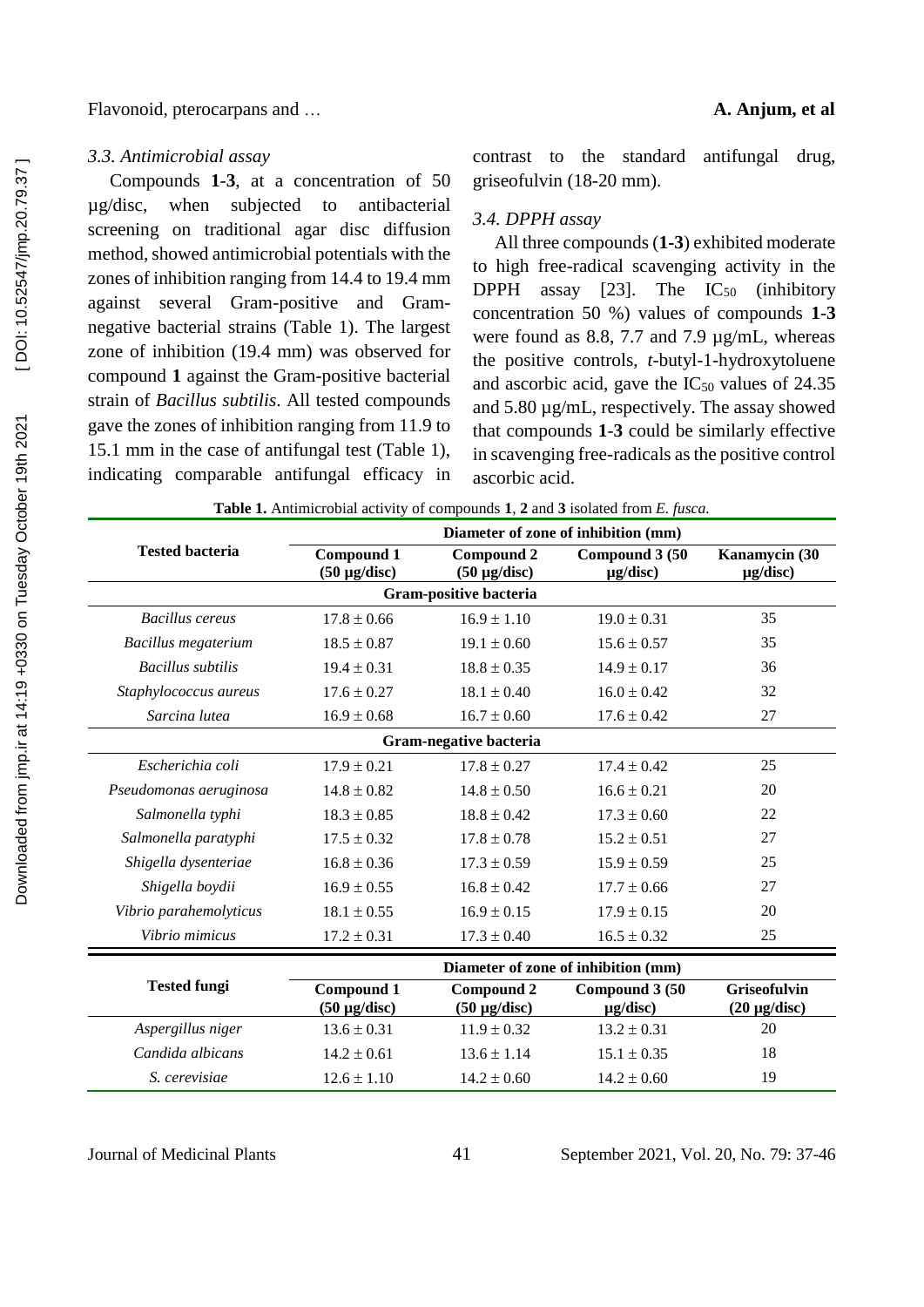Downloaded from jmp.ir at 14:19 +0330 on Tuesday October 19th 2021

methanolic extract of the stem bark of *E. fusca* afforded the isolation of four compounds (**1**-**4**), and the structures of those compounds (except **4**) were deduced primarily based on 1H NMR data analyses, and also comparison with respective published data. The identity of compound 4 was confirmed as b-sitosterol by co-TLC method. The <sup>1</sup>H-NMR spectrum of compound **1** showed four proton signals at 5.52 (1H, dd,  $J = 11.0$ , 2.5) Hz) for H-11a,  $4.25$  (1H, ddd,  $J = 11.0, 5.0, 2.5$ Hz) for H-6α), 3.63 (1H, dt,  $J = 2.5$ , 11.0 Hz) due to H-6 $\beta$  and 3.50 (1H, m) for H-6 which are indicative for a pterocarpan skeleton [24]. In the ring A, the presence of two doublets of aromatic protons at  $\delta$  7.43 (1H, d,  $J = 8.0$  Hz) for H-1 and  $\delta$  6.36 (1H, d,  $J = 8.0$  Hz) for H-2 indicated that C-3 and C-4 of the ring were substituted. In the D-ring, the doublets at  $\delta$  6.97 (1H, d,  $J = 8.0$  Hz) for H-7 and 6.44 (1H, d,  $J = 2.0$  Hz) for H-10 and a double doublet at  $6.57$  (1H, dd,  $J = 8.0$ ,  $2.0$  Hz) for H-8 demonstrated that the C-9 was substituted with a hydroxyl (-OH) group. The  ${}^{1}H$ -NMR spectrum further showed two doublets  $(J =$ 10.0 Hz) at δ 6.52 (1H) and 5.60 (1H) and two singlets of three proton intensity at  $\delta$  1.41 and 1.45 attributable, respectively, to the *cis*-double bond protons (H-4' and H-3') and *gem*-dimethyl groups at C-2' demonstrated the presence of a 2,2-dimethylchromene moiety. These  ${}^{1}$ H-NMR data of compound **1** were found to be identical with the published values for shinpterocarpin [24]. Thus, compound **1** was identified as shinpterocarpin (**1**), which has never been reported from *E. fusca* before.

CC and PTLC aided chromatographic

# Flavonoid, pterocarpans and … **A. Anjum, et al**

The <sup>1</sup>H-NMR spectrum of compound **2** revealed a sharp singlet at  $\delta$  12.25 (1H, s, OH-5) typical for the chelated hydroxyl group at C-5 in a flavonoid skeleton. The analytical features for a flavanone nucleus were evident from the proton signals at  $\delta$  3.04 (1H, dd,  $J = 17.1$ , 12.5 Hz), 2.80 (1H, dd,  $J = 17.1$ , 3.0 Hz) and 5.34 (1H, dd,  $J = 12.5$ , 3.0 Hz), which could be assigned to H-3α, H-3β and H-2, respectively of the flavanone nucleus for compound **2**. The doublet at δ 5.50  $(1H, d, J = 9.5 Hz, H-3"$  and 6.63 (1H, d,  $J = 9.5$ ) Hz, H-4") and two singlets at  $\delta$  1.44 (3H) and 1.46 (3H) were characteristic for the *cis*-double bond protons and *gem*-dimethyl groups of a 2,2 dimethyl-chromene moiety, respectively [27]. Two *ortho*-coupled doublets (*J =* 8.5 Hz) centered at  $\delta$  7.33 (2H) and 6.87 (2H) were assigned to the protons at C-2' & C-6' and C-3'  $\&$ C-5' of the *para*-disubstituted benzene ring (C ring). The singlets at  $\delta$  1.66 (3H, s, CH<sub>3</sub>-4"') and 1.57 (3H, s, CH3-5'''), a doublet at 3.22 (1H, d,  $J = 7.0$  Hz, H-1"') and a triplet at 5.15 (1H, t,  $J = 7.0$  Hz, H-2"') inferred the presence of an isoprenyl group. These <sup>1</sup>H spectral features of compound **2** were comparable with the NMR data of lupinifolin [25, 26] recorded in  $C_6D_6$ . Thus, compound **2** was identified lupinifolin (**2**), which has previously been isolated from the bark of *E. fusca* [12].

The <sup>1</sup>H-NMR spectrum of compound **3**  displayed a set of proton signals at  $\delta$  3.65 (1H, dt, *J* = 5.0, 11.5 Hz) and 4.25 (1H, dt, *J* = 5.0, 11.5 Hz) assignable to H-6β and H-6α, respectively another two proton resonances at  $\delta$  3.51 (m) due to H-6a and 5.47 (d,  $J = 6.5$  Hz) for H-11a. These spectral data suggested the existence of the -O-CH2-CH-CH-O- moiety connecting the rings B and C of the pterocarpan central skeleton.

Journal of Medicinal Plants 42 September 2021, Vol. 20, No. 79: 37-46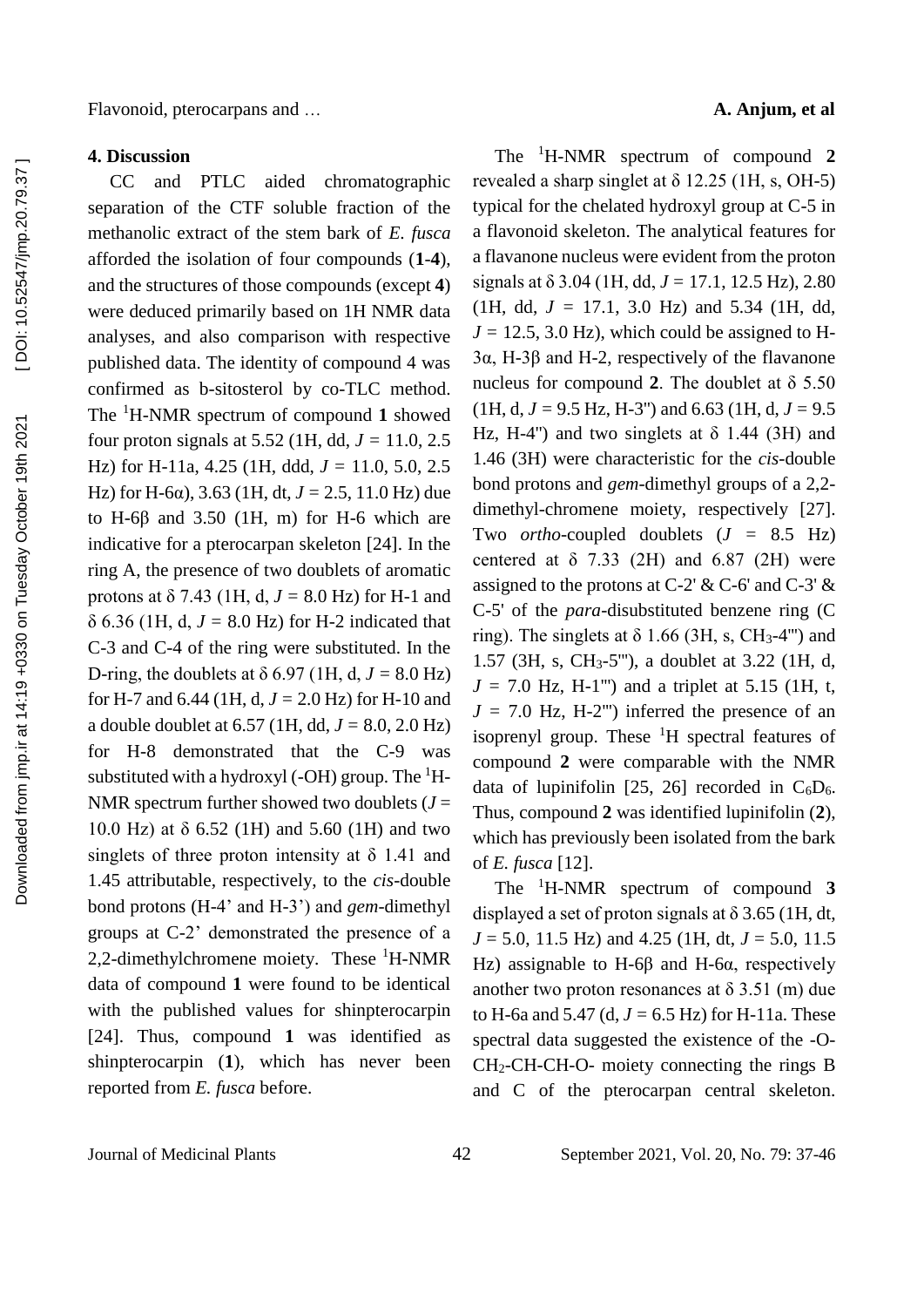Additionally, the  ${}^{1}$ H-NMR displayed a pair of *ortho*-coupled doublets  $(J = 8.5 \text{ Hz})$  with one proton intensity at  $\delta$  7.42 for H-1 and 6.39 attributable to H-1 and H-2, respectively in ring-A, which demonstrated that C-3 and C-4 of the ring were substituted. The presence of three aromatic protons at  $\delta$  6.97 (1H, d,  $J = 8.0$  Hz, H-7), 6.57 (dd,  $J = 8.0$ , 2.0 Hz, H-8) and 6.43 (1H, d,  $J = 2.0$  Hz, H-10) indicated an ABX spin system in ring D. Two broad signals were observed at δ 5.29 and 4.80, which could be assigned to the hydroxyl group protons. By comparing the <sup>1</sup>H-NMR data of compound **3** with the published values [27], the structure of compound **3** was deduced as 3,9-dihydroxy-4- (3,3-dimethylallyl)[6a*R*,11a*R*]-pterocarpan. To the best of our knowledge, this pterocarpan has not previously isolated from *E. fusca.* It can be note that this compound is biosynthetically related to compound **1**, as the isoprene unit on compound **3** is biosynthetically cyclized to form the pyran ring in compound **1**.

The presence of β-sitosterol (**4**), which is ubiquitously present in many plant species and one of the most common plant sterols, was established in *E. fusca* by running a co-TLC with the known-reference sample.

General toxicity of the compounds was determined by the brine shrimp lethality (BSL) assay  $[20, 21, 28]$  and the  $LC_{50}$  (lethal concentration 50 %) and  $LC_{90}$  (lethal concentration 90 %) values were acquired from the best-fit slope by plotting the concentration (µg/mL) on x-axis and number of brine shrimp nauplii on y-axis for all tested compounds. Among the compounds, compound **2** was found to be the most toxic one  $(LC_{50}$  and  $LC_{90}$  values of 3.17 and 62.95 µg/mL, respectively).

Compounds **1** and **3** were also toxic to brine shrimps to a lesser extent. However, none of the compounds were as toxic as the positive control, vincristine sulphate, which had the  $LC_{50}$  and LC<sub>90</sub> values of 0.45 and 10.00  $\mu$ g/mL, respectively. Vincristine is a well-known anticancer drug with established cytotoxicity and thus, its toxicity towards brine shrimps is expected to be high as well.

Although the preliminary antimicrobial activity of the crude extract of *E. fusca* was reported earlier [2], there is no previously published report on the isolation of antimicrobial compounds from this plant. Thus, the current finding, revealing considerable antimicrobial activity of compounds **1**-**3**, provides additional support and clarity to the previously published report, and establishes the compounds responsible, at least partially, for the antimicrobial property of the crude extract of *E. fusca*. It is noteworthy that all tested compounds exhibited significant antifungal property (the zones of inhibition ranging from 11.9 to 15.1 mm) which was comparable to antifungal efficacy in contrast to the standard antifungal drug, griseofulvin (18 - 20 mm).

The DPPH assay provides information on the ability of any test materials for scavenging freeradicals, and thus, reveals the potentials of those test materials as antioxidants. All three compounds (**1-3**) showed some degree of freeradical scavenging activity (IC<sub>50</sub> = 8.8, 7.7 and 7.9 µg/mL, respectively) in the DPPH assay [23]. However, the  $IC_{50}$  value of the positive controls, *t*-butyl-1-hydroxytoluene and ascorbic acid, were 24.35 and 5.80 µg/mL, respectively, which indicated that all three compounds were better than *t*-butyl-1-hydroxytoluene in terms of DPPHscavenging ability, but were slightly less or similarly potent that ascorbic acid.

Journal of Medicinal Plants 43 September 2021, Vol. 20, No. 79: 37-46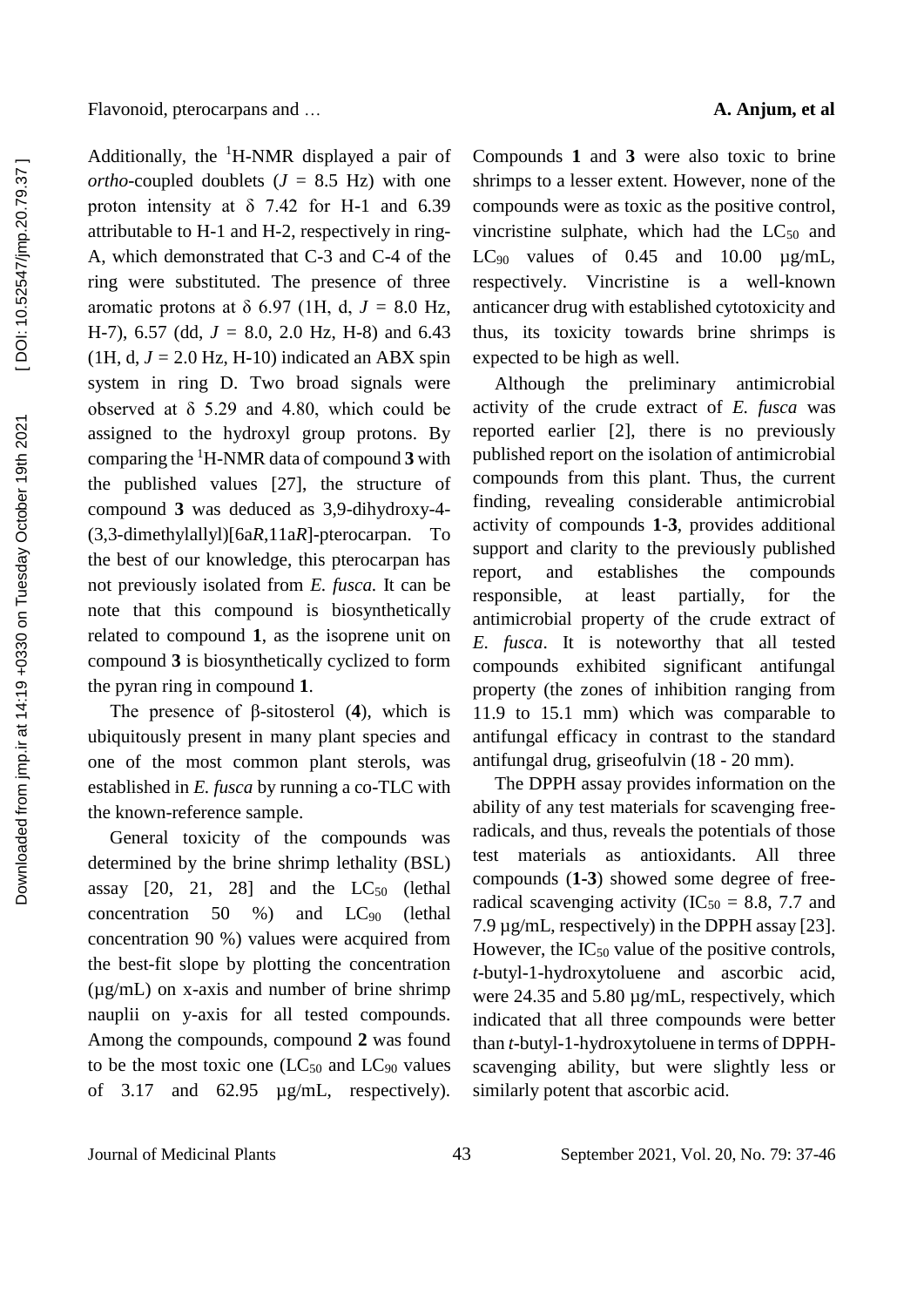Flavonoid, pterocarpans and … **A. Anjum, et al**

# **5. Conclusion**

Among the isolated compounds, pterocarpans **1** and **3** have never been previously reported from *E. fusca*, or from the genus *Erythrina*. The isolation of bioactive compounds **1**-**3** potentially provides some scientific evidence in support of traditional medicinal uses of this plant. However, general toxicities found in the BSL assay might raise concerns regarding its safety, while offering a new avenue of future investigation on cytotoxicity of these compounds against human cancer cell lines.

### **Author contributions**

AA, MZS, SF and MKI generated data and compiled the first draft. MAR, LN and SDS provided the concept, prepared and edited the

### **References**

**1.** El-Halawany AM, El Dine RS, Chung MH, Nishihara T and Hattori M. Screening for estrogenic and antiestrogenic activities of plants growing in Egypt and Thailand. *Pharmacog. Res*. 2011; 3: 107-113. doi: 10.4103/0974- 8490.81958.

**2.** Jimenez-Acosta D, Marquez-Vizcaino R, de la Rosa-Torres C and Pabon-Vidal A. Antiplasmodial and antibacterial *in vitro* activity form extracts of the bark of *Erythrina fusca* Lour. (Fabaceae). *Actualidades Biologicas* 2016; 38: 139-144. doi: 10.17533/udea.acbi.v38n105a01.

**3.** Orwa C, Mutua A, Kindt R, Jamnadass R and Anthony S. Agroforestree database: A tree reference and selection guide. 2009; version 4.0. World Agroforestry Centre, Kenya. p.1. https://www.worldagroforestry.org/publication/ agroforestree-database-tree-reference-andselection -guide-version-40.

**4.** Mors WB, Rizzini CT and Pereira NA. Medicinal plants of Brazil, Reference final manuscript, and are acting as corresponding authors.

# **Conflict of interest**

The authors declare that there is no conflict of interest.

### **Acknowledgements**

The authors are thankful to Dr. Bushra Khan, Sr. Scientific Officer, BNH, Dhaka, Bangladesh for her contribution in identifying the plant and Biomedical Research Centre, University of Dhaka to support the experimentation by providing laboratory facilities. L Nahar gratefully acknowledges the financial support of the European Regional Development Fund - Project ENOCH (No. CZ.02.1.01/0.0/0.0/16\_ 019/0000868).

Publications. 2000; Michigan, USA. ISBN: 0917256425.

**5.** Sornay P De. Translated by Flattely FW. Green manures and manuring in the tropics. 1916; John Bale, Sons and Danielsson Ltd., London. https://archive.org/details/ greenmanuresmanu00sornrich.

**6.** Bipat R, Toelsie JR, Magali I, Soekhoe R, Stender K, Wangsawirana A, Oedairadjsingh K, Pawirodihardjo J and Mans DRA. Beneficial effect of medicinal plants on the contractility of post-hypoxic isolated guinea pig atria – potential implications for the treatment of ischimicreperfusion injury. *Pharm. Biol.* 2016; 54: 1483- 1489. doi: 10.3109/13880209.2015.1107103.

**7.** Pino-Rodriguez S, Gonzalez-Guevara JL, Garcia-Torres M, Carballo-Gonzalez MT, Echemendia-Arana OA, Garrido-Garrido G, Gonzalez-Lavaut JA, Molina-Torres J and Prieto-Gonzalez S. Preliminary phytochemical screening and *in vitro* antiherpetic activity of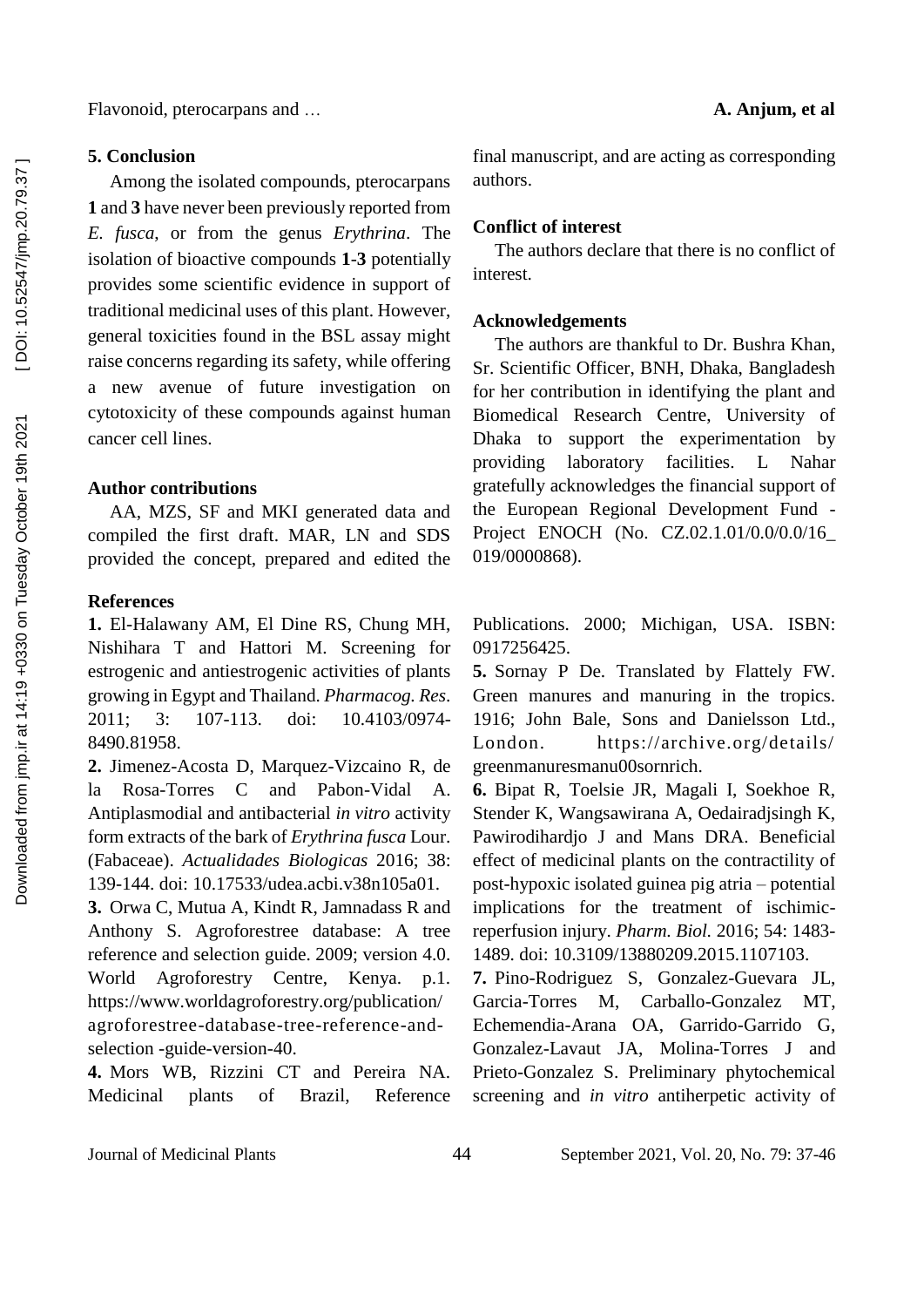Flavonoid, pterocarpans and … **A. Anjum, et al**

*Erythrina fusca* Lour. *Acta Farm. Bonaerense*  2004; 23: 453-458. http://www. latamjpharm. org/trabajos/23/4/LAJOP\_23\_4\_1\_4\_J7J9B1H7 15.pdf.

**8.** Barton DHR, Gunatilaka AA, Letcher RM, Lobo AMFT and Widdowson DA. Phenol oxidation and biosynthesis. Part 22. The alkaloids of *Erythrina lysistemon*, *E. abyssinica*, *E. poeppigiana*, *E. fusca* and *E. lithosperma:* the structure of erythratidine. *J. Chem. Soc. -Perkin Trans. 1* 1973; 8: 874-880. doi: 10.1039/ j39700001213.

**9.** Forum ZT, Ayafor JF, Wandji J, Fomban WG and Nkengfack AE. Erythrinasinate, an ester from three *Erythrina* species. *Phytochemistry* 1986; 25(3): 757-759. doi: 10.1016/0031-9422 (86)88044-X.

**10.** Soto-Hernandez M and Kackson AH. *Erythrina* alkaloids: isolation and characterization of alkaloids from seven *Erythrina* species. *Planta Med.* 1994; 60(2): 175- 177. doi: 10.1055/s-2006-959445.

**11.** Khaomek P, Ruangrungsi N, Saifah E, Sribolmas N, Ichino C, Kiyohara H amd Yamada H. A new pterocarpan from *Erythrina fusca*. *Heterocycles* 2004; 63(4): 879-884. doi: 10.3987/COM-03-9994.

**12.** Innok P, Rukachaisirikul T and Suksamarn A. Flavonoids and pterocarpans from the bark of *Erythrina dusca*. *Chem. Pharm. Bull*. 2009; 57: 993-996. doi: 10.1248/cpb.57.993.

**13.** Innok P, Rukachaisirikul T and Phongpaichit S. Fuscacarpans A-C, a new pterocarpans from the stems of *Erythrina fusca*. *Fitoterapia* 2010; 81: 518-523. doi: 10.1016/j.fitote.2010.01.009.

**14.** Khaomek P, Ichino C, Ishiyama A, Sekiguchi H, Namatame M, Ruangrungsi N, Siafah E, Kiyohara H, Otoguro K, Omura S and Yamada H. In vitro antimalarial activity of prenylated flavonoids from *Eruthrina fusca*. *J.*  *Nat. Prod*. 2008; 62: 217-220. doi: 10.1007/s11418-007-0214-z.

**15.** Garcia-Beltran O, Soto-Delgado J, Iturriaga-Vasquez P, Areche C and Cassels BK. Structure reassignment of epierythratidine, an alkaloid from *Erythrina fusca*, based on NMR studies and computational methods. *J. Chilean Chem*. Soc. 2012; 57: 1323-1327. doi: 10.4067/ S0717-97072012000300027.

**16.** Anjum A, Sultan MZ, Hasan CM and Rashid MA. Antibacterial and cytotoxic constituents from *Bridelia verrucosa* Haines growing in Bangladesh. Dhaka Univ. *J. Pharm. Sci*. 2017; 16: 61-68. doi: 10.3329/dujps.v16i1.33383.

**17.** Anjum A, Sultan MZ, Sikder MAA, Hasan CM, Al-Mansoor MA and Rashid MA. Bioactive steroid and triterpenoids from *Bridelia stipularis* (L) Blume. Dhaka Univ. *J. Pharm. Sci*. 2016; 15: 221-225. doi: 10.3329/dujps.v15i2.30941.

**18.** VanWagenen BC, Larsen R, Cardellina JH, Randazzo D, Lidert ZC and Swithenbank C. Ulosantoin, a potent insecticide from the sponge Ulosa ruetzleri. *J. Org. Chem*. 1993; 58: 335- 337. doi: 10.1021/jo00054a013.

**19.** Stahl E. Thin layer chromatography. 1996; 2nd Eds., Springer Verlag Berlin, Heidelberg, New York, pp. 855-904. ISBN 978-3-642- 88488-7.

**20.** Mclaughin JL, Rogers LI and Anderson JE. The use of biological assays to evaluate botanicals. *Drug Inform. J*. 1998; 32: 513-524. doi: 10.1177/009286159803200223.

**21.** Meyer BN, Ferringni NR, Puam JE, Lacobsen LB, Nichols DE and McLaughlin JL. Brine shrimp: a convenient general bioassay for active constituents. *Planta Med*. 1982; 45: 31-32. doi: 10.1055/s-2007-971236.

**22.** Bauer AW, Kirby WMM, Sherris JC and Turck M. Antibiotic susceptibility testing by a

Journal of Medicinal Plants 45 September 2021, Vol. 20, No. 79: 37-46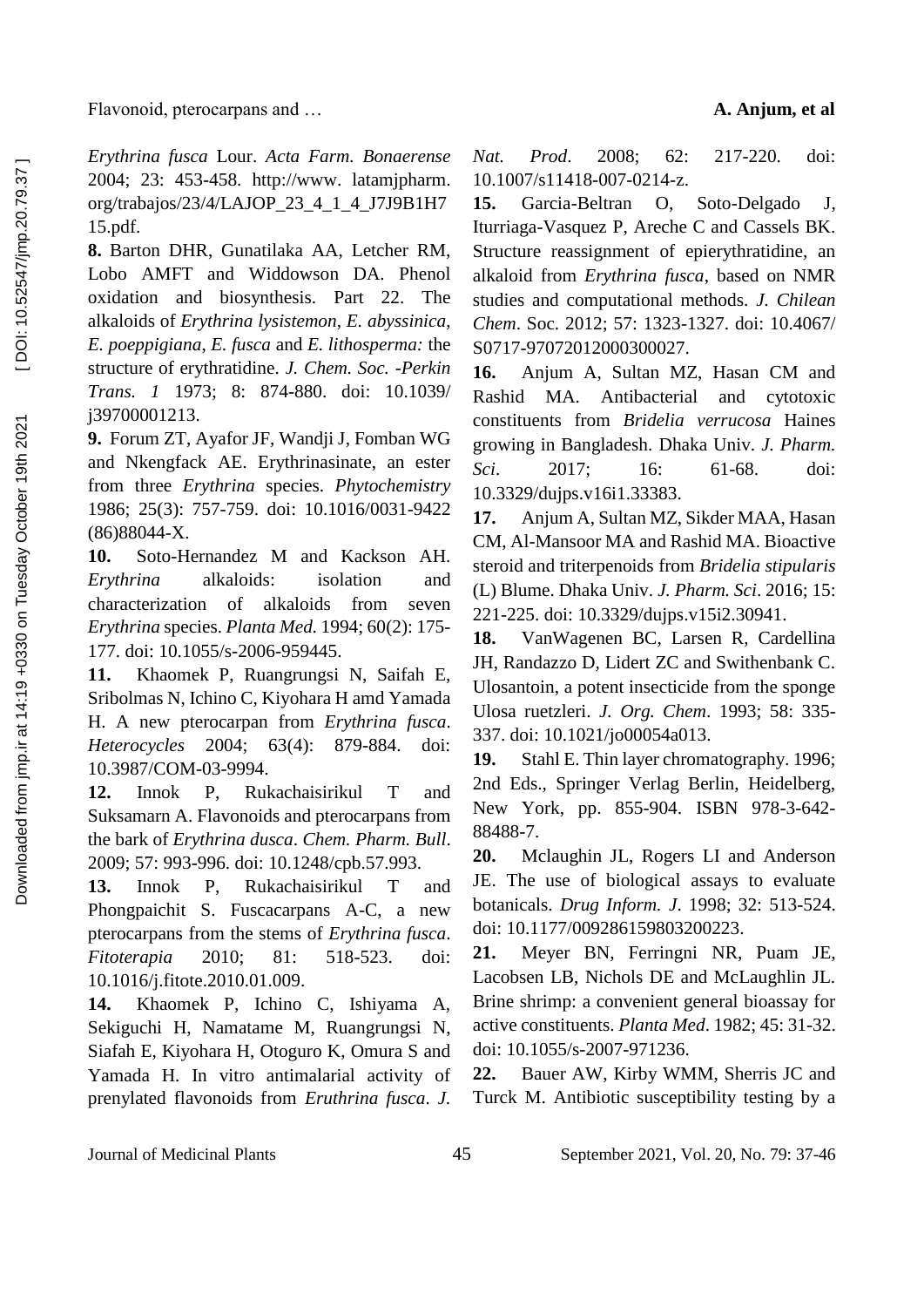standardized single disc method. *Am. J. Clin. Path*. 1966; 45: 493-496. doi: 10.1086/313788.

**23.** Brand-Williams W, Cuvelier ME and Berset C. Use of free radical method to evaluate antioxidant activity. *Lebensm. Wiss. Technol*. 1995; 28: 25-30. doi: 10.1016/S0023- 6438(95)80008-5.

**24.** Kitagawa I, Chen WZ, Hori K, Harada E, Yasuda N, Yoshikawa M and Ren J. Chemical studies of Chinese licorice-roots. I. Elucidation of five new flavonoid constituents from the roots of *Glycyrrhiza glabra* L. collected in Xinjiang. *Chem. Pharm. Bull*. 1994; 42: 1056-1062. doi: 10.1248/cpb.42.1056.

**25.** Mahidol C, Prawat H, Ruchirawat S, Likhitwitayawuid K, Lin LZ and Cordell GA. Prenylated flavonones from *Derris reticulata*. *Phytochemistry* 1997; 45: 825-829. doi: 10.1016/S0031-9422(97)00001-0.

**26.** Yusook K, Weernantanapan O, Hua Y, Kumkrail P and Chudapongse N. Lupinifolin from Derris reticulata psseses bactericidal activity on Staphylococcus aureus by disrupting bacterial cell membrane. *J. Nat. Prod*. 2017; 71: 357-366. doi: 10.1007/s11418-016-1065-2.

**27.** Cottiglia F, Casu L, Bonsignore L, Floris C, Leonti M, Gertsch J and Heilmann J. New cytotoxic prenylated isoflavonoids from *Bituminaria morisiana*. *Planta Med*. 2005; 71: 254-260. doi: 10.1055/s-2005-837841.

**28.** Morales G, Sierra P, Mancilla A, Paredes A, Loyola LA, Gallardo O and Borquez J. Secondary metabolites from four medicinal plants from northern Chile: antimicrobial activity and biotoxicity against *Artemia salina*. *J. Chil. Chem. Soc.* 2003; 48: 13-18. doi: 10.4067/ S0717-97072003000200002.

How to cite this article: A. Anjum, MZ. Sultan, S. Ferdosh, MK. Islam, MA. Rashid, L. Nahar, SD. Sarker. Flavonoid, pterocarpans and steroid from *Erythrina fusca* Lour. growing in Bangladesh: isolation, and antimicrobial and free-radical scavenging activity. *Journal of Medicinal Plants* 2021; 20(79): 37-46. doi: 10.52547/jmp.20.79.37